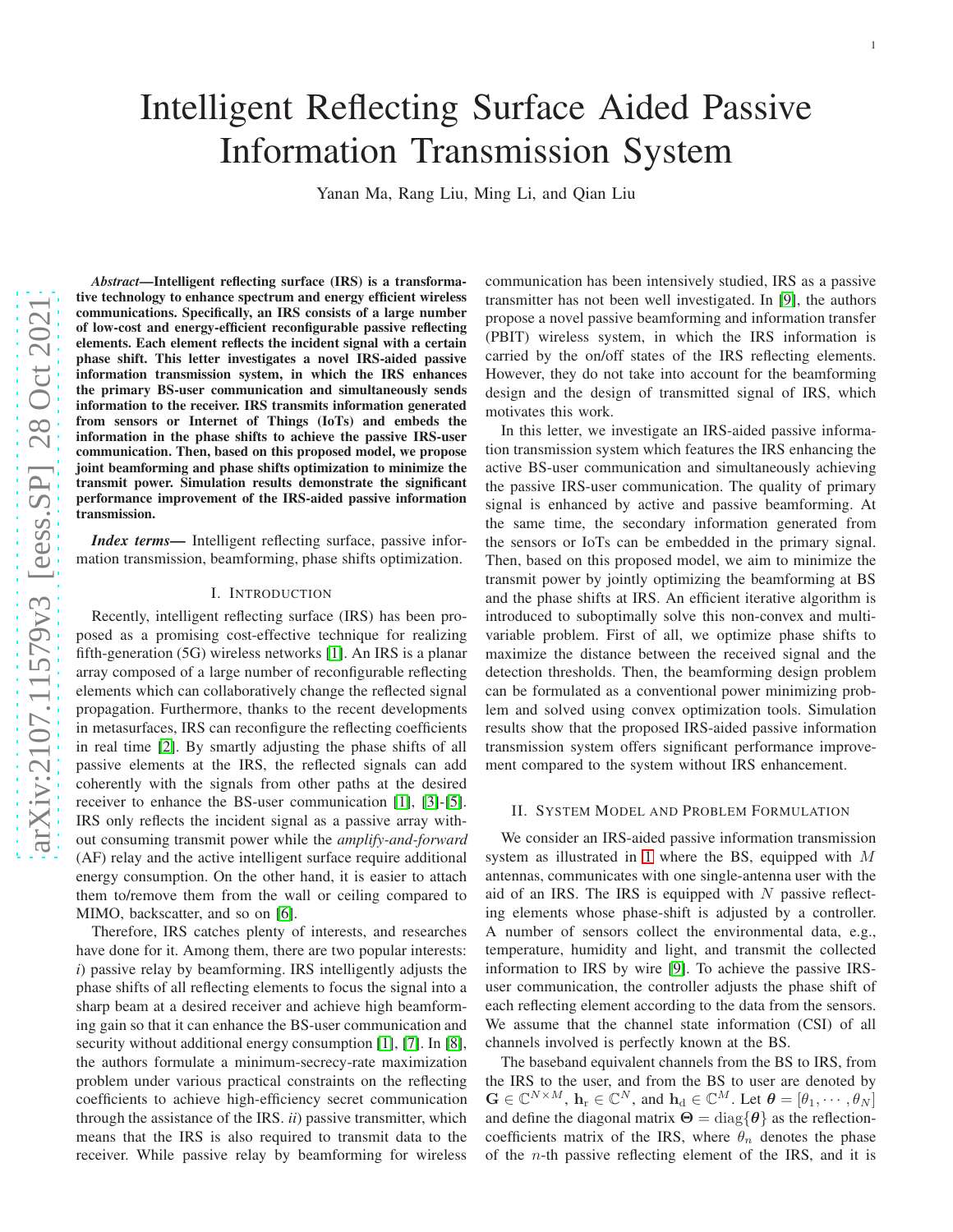<span id="page-1-0"></span>

Fig. 1: An IRS-aided passive information transmission system

continuous and satisfies  $|\theta_n| = 1, \forall n$ . Let f be the beamformer and s be the transmitted symbol from BS to user,  $\mathbb{E}\{|s|^2\} = 1$ . The received signal at the user can be written as

$$
y = (\mathbf{h}_{d}^{H} + \mathbf{h}_{r}^{H} \boldsymbol{\Theta} \mathbf{G}) \mathbf{f} s + n,
$$
 (1)

where  $n \sim \mathcal{CN}(0, \sigma^2)$  denotes the additive white Gaussian noise (AWGN).

In practice, the amount of information transmitted by IRS is relatively small and the transmission rate is lower than that of the BS. In this letter, we assume that the signal transmitted by the IRS is binary phase shift keying (BPSK) modulated. The BPSK-modulated signal corresponds the two states of IRS. When the transmited signal is 0, the state of IRS is  $\Theta_0$  and Θ<sup>1</sup> otherwise. Hence, the received signal at the user can be expressed as

$$
y_0 = (\mathbf{h}_d^H + \mathbf{h}_r^H \Theta_0 \mathbf{G}) \mathbf{f}_s + n,
$$
  
\n
$$
y_1 = (\mathbf{h}_d^H + \mathbf{h}_r^H \Theta_1 \mathbf{G}) \mathbf{f}_s + n.
$$
\n(2)

<span id="page-1-1"></span>*Constructive Interference* is defined as the interference that



Fig. 2: Constructive region for QPSK symbol

pushes the received signals away from the detection thresholds. In Fig. [2](#page-1-1) a normalized quadrature phase shift keying (QPSK) constellation is employed as the example. We can observe that the distance of the received signals to the detection thresholds is increased, which will improve the detection performance. We assume that the BS transmits QPSK-modulated signal. In this case, the received signals located in the constructive region need to satisfy the constraint which can be expressed as

$$
\Re\left\{ \left( \mathbf{h}_{\mathrm{d}}^{H} + \mathbf{h}_{\mathrm{r}}^{H} \Theta_{0} \mathbf{G} \right) \mathbf{f}_{s} \right\} \geq \sqrt{\gamma \sigma^{2}/2},
$$
\n
$$
\Im\left\{ \left( \mathbf{h}_{\mathrm{d}}^{H} + \mathbf{h}_{\mathrm{r}}^{H} \Theta_{0} \mathbf{G} \right) \mathbf{f}_{s} \right\} \geq \sqrt{\gamma \sigma^{2}/2},
$$
\n
$$
\Re\left\{ \left( \mathbf{h}_{\mathrm{d}}^{H} + \mathbf{h}_{\mathrm{r}}^{H} \Theta_{1} \mathbf{G} \right) \mathbf{f}_{s} \right\} \geq \sqrt{\gamma \sigma^{2}/2},
$$
\n
$$
\Im\left\{ \left( \mathbf{h}_{\mathrm{d}}^{H} + \mathbf{h}_{\mathrm{r}}^{H} \Theta_{1} \mathbf{G} \right) \mathbf{f}_{s} \right\} \geq \sqrt{\gamma \sigma^{2}/2},
$$
\n(3)

where  $\gamma > 0$  is the SNR requirement.

To distinguish the BPSK-modulated signal of the IRS, there is supposed to be a certain distance  $d$  between the two kinds of received signal. Accordingly, the distance needs to satisfy

<span id="page-1-2"></span>
$$
\left| \left( \mathbf{h}_{\mathrm{d}}^H + \mathbf{h}_{\mathrm{r}}^H \mathbf{\Theta}_0 \mathbf{G} \right) \mathbf{f}_s - \left( \mathbf{h}_{\mathrm{d}}^H + \mathbf{h}_{\mathrm{r}}^H \mathbf{\Theta}_1 \mathbf{G} \right) \mathbf{f}_s \right| \geq d. \tag{4}
$$

We denote the combined channel vector from BS to the user as  $\widetilde{\mathbf{h}}^H \triangleq (\mathbf{h}_d^H + \mathbf{h}_r^H \boldsymbol{\Theta}_0 \mathbf{G}) - (\mathbf{h}_d^H + \mathbf{h}_r^H \boldsymbol{\Theta}_1 \mathbf{G})$ . The distance constraint [\(4\)](#page-1-2) can be rewritten as

<span id="page-1-4"></span><span id="page-1-3"></span>
$$
\left| \widetilde{\mathbf{h}}^H \mathbf{f} s \right| \ge d. \tag{5}
$$

In this paper, we aim to jointly design the transmit beamforming at the BS and the phase-shifts of the IRS to minimize the transmit power with the constraints of the constructive interference, distance and unit modulus. Thus, the objective function can be formulated as

$$
\min_{\mathbf{f},\boldsymbol{\theta}_0,\boldsymbol{\theta}_1} \parallel \mathbf{f} \parallel^2
$$
 (6a)

s.t. 
$$
\Re \left\{ \left( \mathbf{h}_{d}^{H} + \mathbf{h}_{r}^{H} \Theta_{0} \mathbf{G} \right) \mathbf{f}_{s} \right\} \ge \sqrt{\gamma \sigma^{2}/2},
$$
 (6b)  
 $\Im \left\{ \left( \mathbf{h}_{r}^{H} + \mathbf{h}_{r}^{H} \Theta_{0} \mathbf{G} \right) \mathbf{f}_{s} \right\} > \sqrt{\gamma \sigma^{2}/2},$  (6c)

$$
\Im\left\{ \left( \mathbf{h}_{\mathrm{d}}^H + \mathbf{h}_{\mathrm{r}}^H \mathbf{\Theta}_0 \mathbf{G} \right) \mathbf{f}_s \right\} \ge \sqrt{\gamma \sigma^2 / 2},\tag{6c}
$$
\n
$$
\Re f(\mathbf{h}_{\mathrm{r}}^H + \mathbf{h}_{\mathrm{r}}^H \mathbf{\Theta}_0 \mathbf{G}) \mathbf{f}_s \ge \sqrt{\gamma \sigma^2 / 2},\tag{6d}
$$

$$
\Re\left\{ \left( \mathbf{h}_{\mathrm{d}}^H + \mathbf{h}_{\mathrm{r}}^H \mathbf{\Theta}_1 \mathbf{G} \right) \mathbf{f} s \right\} \ge \sqrt{\gamma \sigma^2 / 2},\tag{6d}
$$

$$
\Im\left\{ \left( \mathbf{h}_{\mathrm{d}}^H + \mathbf{h}_{\mathrm{r}}^H \boldsymbol{\Theta}_1 \mathbf{G} \right) \mathbf{f}_s \right\} \ge \sqrt{\gamma \sigma^2 / 2},\tag{6e}
$$

<span id="page-1-5"></span>
$$
\widetilde{\mathbf{h}}^H \mathbf{f} s \Big| \ge d,\tag{6f}
$$

$$
\Theta_0 = \text{diag}\{\theta_0\}, \ \Theta_1 = \text{diag}\{\theta_1\}, \ |\theta_n| = 1, \ \forall n. \tag{6g}
$$

Problem [\(6\)](#page-1-3) is obviously non-convex and multi-variable, and it is hard to solve. In the next section, we investigate to seek a sub-optimal solution.

# III. JOINT BEAMFORMING AND PHASE SHIFTERS DESIGN

In this section, we apply the Taylor approximation and successive convex approximation (SCA) techniques to solve the above challenging problem. Firstly, we propose to decompose the original non-convex coupling problem into separately optimizing beamforming and phase shifts. The phase shifts is firstly designed to maximize the distance between the received signal and the detection thresholds. Taylor approximation is proposed. After determining the phase shifts at IRS, we design beamforming to minimize the transmit power.

# *A. Phase shifts Design*

 $\overline{\phantom{a}}$  $\overline{\phantom{a}}$ 

With fixed f, the IRS design problem is converted into a feasible-check problem. The solving process of  $\theta_0$  and  $\theta_1$  is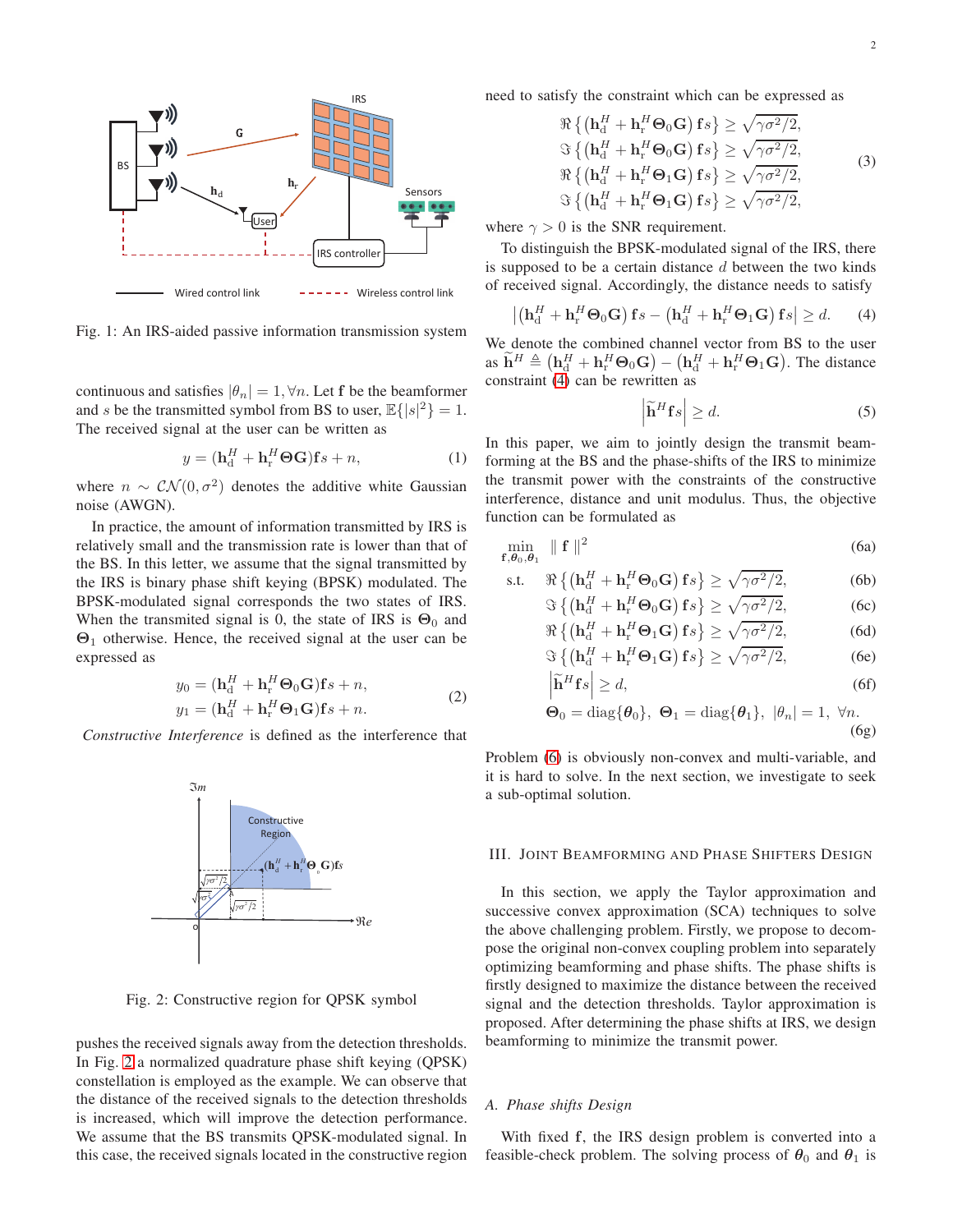the same, so we are going to resolve  $\theta_0$  with given  $\theta_1$ . The IRS design problem can be expressed as

Find 
$$
\theta_0
$$
 (7a)

s.t. 
$$
\Re \{ (\mathbf{h}_d^H + \mathbf{h}_r^H \Theta_0 \mathbf{G}) \mathbf{f}_s \} \ge \sqrt{\gamma \sigma^2 / 2},
$$
 (7b)  
 $\Im \{ (\mathbf{h}_d^H + \mathbf{h}_r^H \Theta_0 \mathbf{G}) \mathbf{f}_s \} > \sqrt{\gamma \sigma^2 / 2}$  (7c)

$$
\Im\left\{ \left(\mathbf{h}_{\mathrm{d}}^H + \mathbf{h}_{\mathrm{r}}^H \mathbf{\Theta}_0 \mathbf{G} \right) \mathbf{f}_s \right\} \ge \sqrt{\gamma \sigma^2 / 2},\qquad(7c)
$$

$$
\left| \widetilde{\mathbf{h}}^H \mathbf{f} s \right| \ge d,\tag{7d}
$$

$$
\mathbf{\Theta}_0 = \text{diag}\{\boldsymbol{\theta}_0\}, \quad |\theta_n| = 1, \quad \forall n. \tag{7e}
$$

While [\(7\)](#page-2-0) is lack of explicit objective,  $\theta_0$  is chosen randomly from its feasible set, which may not facilitate power minimization [\(6\)](#page-1-3) of the next iteration. Therefore, we attempt to formulate a suitable equation to keep the descent of transmit power when iterating.

The power minimization problem [\(6\)](#page-1-3) usually makes the left side of constraints [\(6b\)](#page-1-4)-[\(6e\)](#page-1-5) to be reasonable small values. In order to further reduce transmit power in the next iteration, we aim to design  $\theta_0$  to make the constraints [\(6b\)](#page-1-4)-[\(6e\)](#page-1-5) tougher, and this provides degrees of freedom for power minimization. By introducing a auxiliary variable  $\alpha$ , the problem can be formulated as

<span id="page-2-1"></span>
$$
\max_{\theta_0} \quad \alpha \tag{8a}
$$

s.t. 
$$
\Re \left\{ \left( \mathbf{h}_{d}^{H} + \mathbf{h}_{r}^{H} \boldsymbol{\Theta}_{0} \mathbf{G} \right) \mathbf{f}_{s} \right\} - \sqrt{\gamma \sigma^{2}/2} \ge \alpha,
$$
 (8b)  
 $\Leftrightarrow f(\mathbf{h}^{H} + \mathbf{h}^{H} \boldsymbol{\Theta}_{0} \mathbf{G}) \mathbf{f}_{s} = \sqrt{\gamma \sigma^{2}/2} > \alpha$  (8c)

$$
\Im\left\{ \left( \mathbf{h}_{\mathrm{d}}^H + \mathbf{h}_{\mathrm{r}}^H \mathbf{\Theta}_0 \mathbf{G} \right) \mathbf{f}_s \right\} - \sqrt{\gamma \sigma^2 / 2} \ge \alpha, \qquad (8c)
$$

$$
\left| \tilde{\mathbf{h}}^H \mathbf{f} s \right| \ge d,\tag{8d}
$$

$$
\Theta_0 = \text{diag}\{\theta_0\}, \quad |\theta_n| = 1, \quad \forall n,
$$
\n(8e)

where the auxiliary variable  $\alpha$  can be deemed as the residual of quality of service (QoS) requirement.

Problem [\(8\)](#page-2-1) is a non-convex problem and the most difficulties lie in the non-convex distance constraint [\(8d\)](#page-2-2) and the non-convex unit-modulus constraint [\(8e\)](#page-2-3). We propose a novel method based on the first-order Taylor approximation to handle the distance constraint in [\(8d\)](#page-2-2). To start with, we rewrite it as

$$
\begin{aligned}\n&\left|\widetilde{\mathbf{h}}^{H}\mathbf{f}s\right|^{2} \\
&= \left|\left(\mathbf{h}_{d}^{H} + \mathbf{h}_{r}^{H}\mathbf{\Theta}_{0}\mathbf{G}\right)\mathbf{f}s - \left(\mathbf{h}_{d}^{H} + \mathbf{h}_{r}^{H}\mathbf{\Theta}_{1}\mathbf{G}\right)\mathbf{f}s\right|^{2} \qquad (9) \\
&= \left|\mathbf{h}_{r}^{H}\mathbf{\Psi}\boldsymbol{\theta}_{0}s - \mathbf{h}_{r}^{H}\mathbf{\Psi}\boldsymbol{\theta}_{1}s\right|^{2} \\
&= \boldsymbol{\theta}_{0}^{H}\mathbf{W}\boldsymbol{\theta}_{0} - \boldsymbol{\theta}_{0}^{H}\mathbf{W}\boldsymbol{\theta}_{1} - \boldsymbol{\theta}_{1}^{H}\mathbf{W}\boldsymbol{\theta}_{0} + \boldsymbol{\theta}_{1}^{H}\mathbf{W}\boldsymbol{\theta}_{1},\n\end{aligned}
$$

where  $\Psi = \text{diag}(\mathbf{G}\mathbf{f}), \mathbf{W} = s^H \Psi^H \mathbf{h}_r \mathbf{h}_r^H \Psi s$ . It is nonconvex, because  $\theta_0^H \mathbf{W} \theta_0$  is a convex function of  $\theta_0$ . Similar to the successive convex approximation method dealing with the concave fractional function, we approximate it by its firstorder Taylor expansion and make constraint [\(8d\)](#page-2-2) convex. Since  $\theta_0^H \mathbf{W} \theta_0$  is a convex, we have

$$
\theta_0^H \mathbf{W} \theta_0 \geq (\theta_0^{(n)})^H \mathbf{W} \theta_0^{(n)} + 2 \Re \left[ (\theta_0^{(n)})^H \mathbf{W} \left( \theta_0 - \theta_0^{(n)} \right) \right],
$$
 (10)

where  $\theta_0^{(n)}$  is the optimal solution obtained at *n*-th iteration. The above derivation is not direct since  $\theta_0^H \mathbf{W} \theta_0$  is a function of complex-valued vector  $\theta_0$ . The Taylor expansion developed <span id="page-2-0"></span>for the real-valued variables functions cannot be directly extended to the complex case. In Appendix B of [\[10\]](#page-3-1), the authors give the process of its proof.

The distance constraint in [\(8d\)](#page-2-2) is transformed to the following

<span id="page-2-4"></span>
$$
(\boldsymbol{\theta}_0^{(n)})^H \mathbf{W} \boldsymbol{\theta}_0^{(n)} + 2 \Re \left[ (\boldsymbol{\theta}_0^{(n)})^H \mathbf{W} \left( \boldsymbol{\theta}_0 - \boldsymbol{\theta}_0^{(n)} \right) \right] - \boldsymbol{\theta}_0^H \mathbf{W} \boldsymbol{\theta}_1 - \boldsymbol{\theta}_1^H \mathbf{W} \boldsymbol{\theta}_0 + \boldsymbol{\theta}_1^H \mathbf{W} \boldsymbol{\theta}_1 \geq d^2.
$$
 (11)

However, due to the non-convex unit-modulus constraint [\(8e\)](#page-2-3), the above problem cannot be solved directly. Additionally, the semidefinite relaxation (SDR) method used in [1] cannot always guarantee a feasible solution for the QoS and distance constraints generally fail to meet that the solution is rank one. We relax it as

<span id="page-2-5"></span>
$$
|\theta_n| \le 1, \quad \forall n. \tag{12}
$$

Substituting [\(11\)](#page-2-4) and [\(12\)](#page-2-5) into [\(8\)](#page-2-1), the resultant problem is given by

<span id="page-2-8"></span>
$$
\max_{\theta_0} \alpha
$$
\ns.t. (8b), (8c),  
\n
$$
(\theta_0^{(n)})^H \mathbf{W} \theta_0^{(n)} + 2 \Re \left[ (\theta_0^{(n)})^H \mathbf{W} \left( \theta_0 - \theta_0^{(n)} \right) \right]
$$
 (13)  
\n
$$
- \theta_0^H \mathbf{W} \theta_1 - \theta_1^H \mathbf{W} \theta_0 + \theta_1^H \mathbf{W} \theta_1 \geq d^2,
$$
\n
$$
\Theta_0 = \text{diag}\{\theta_0\}, \quad |\theta_n| \leq 1, \quad \forall n.
$$

<span id="page-2-7"></span><span id="page-2-6"></span><span id="page-2-3"></span><span id="page-2-2"></span>Now, Problem [\(13\)](#page-2-8) is a convex optimization problem and can be solved by existing convex optimization solvers such as CVX. It is noted that the modulus of  $\theta_n$ ,  $\forall n$  conforms to be 1. That's because it is easier to satisfy the maximization of the objective when the modulus of  $\theta_n$  is 1.

# *B. Beamforming Design*

<span id="page-2-10"></span>With fixed IRS, the optimization of f can be formulated as

$$
\min_{\mathbf{f}} \quad \parallel \mathbf{f} \parallel^2 \tag{14a}
$$

$$
\text{s.t.} \qquad \Re\left\{ \left( \mathbf{h}_{\mathrm{d}}^H + \mathbf{h}_{\mathrm{r}}^H \boldsymbol{\Theta}_0 \mathbf{G} \right) \mathbf{f} s \right\} \ge \sqrt{\gamma \sigma^2 / 2},\tag{14b}
$$

<span id="page-2-11"></span>
$$
\Im\left\{\left(\mathbf{h}_{\mathrm{d}}^H + \mathbf{h}_{\mathrm{r}}^H \mathbf{\Theta}_0 \mathbf{G}\right) \mathbf{f}_s\right\} \ge \sqrt{\gamma \sigma^2 / 2},\qquad(14c)
$$

<span id="page-2-12"></span>
$$
\Re\left\{ \left( \mathbf{h}_{\mathrm{d}}^{H} + \mathbf{h}_{\mathrm{r}}^{H} \boldsymbol{\Theta}_{1} \mathbf{G} \right) \mathbf{f}_{S} \right\} \ge \sqrt{\gamma \sigma^{2} / 2},\qquad(14d)
$$

$$
\Im\left\{ \left(\mathbf{h}_{\mathrm{d}}^{H} + \mathbf{h}_{\mathrm{r}}^{H} \mathbf{\Theta}_{1} \mathbf{G}\right) \mathbf{f}s \right\} \ge \sqrt{\gamma \sigma^{2}/2},\qquad(14e)
$$

$$
\left| \widetilde{\mathbf{h}}^{H} \mathbf{f}s \right| \ge d.
$$

<span id="page-2-14"></span><span id="page-2-13"></span><span id="page-2-9"></span>
$$
\widetilde{\mathbf{h}}^H \mathbf{f} s \Big| \ge d. \tag{14f}
$$

The distance constraint in [\(14f\)](#page-2-9) is non-convex and SCA technique is applied to solve problem [\(14\)](#page-2-10). The SCA approach aims at iteratively solving the non-convex problems. More specifically, the non-convex distance constraint is approximated by convex function around an initial feasible point and we solve the convex problem iteratively until we obtain a stationary point [\[11\]](#page-3-2), [\[12\]](#page-3-3).

We rewrite the distance constraint as

$$
\left|\widetilde{\mathbf{h}}^H \mathbf{f} s\right|^2 = s^H \mathbf{f}^H \mathbf{H} \mathbf{f} s \ge d^2,\tag{15}
$$

where  $H = \widetilde{h} \widetilde{h}^H$  is a rank-one nonnegative semi-definite matrix. Thus, for any arbitrary vector  $z \in \mathbb{C}^M$  we have that